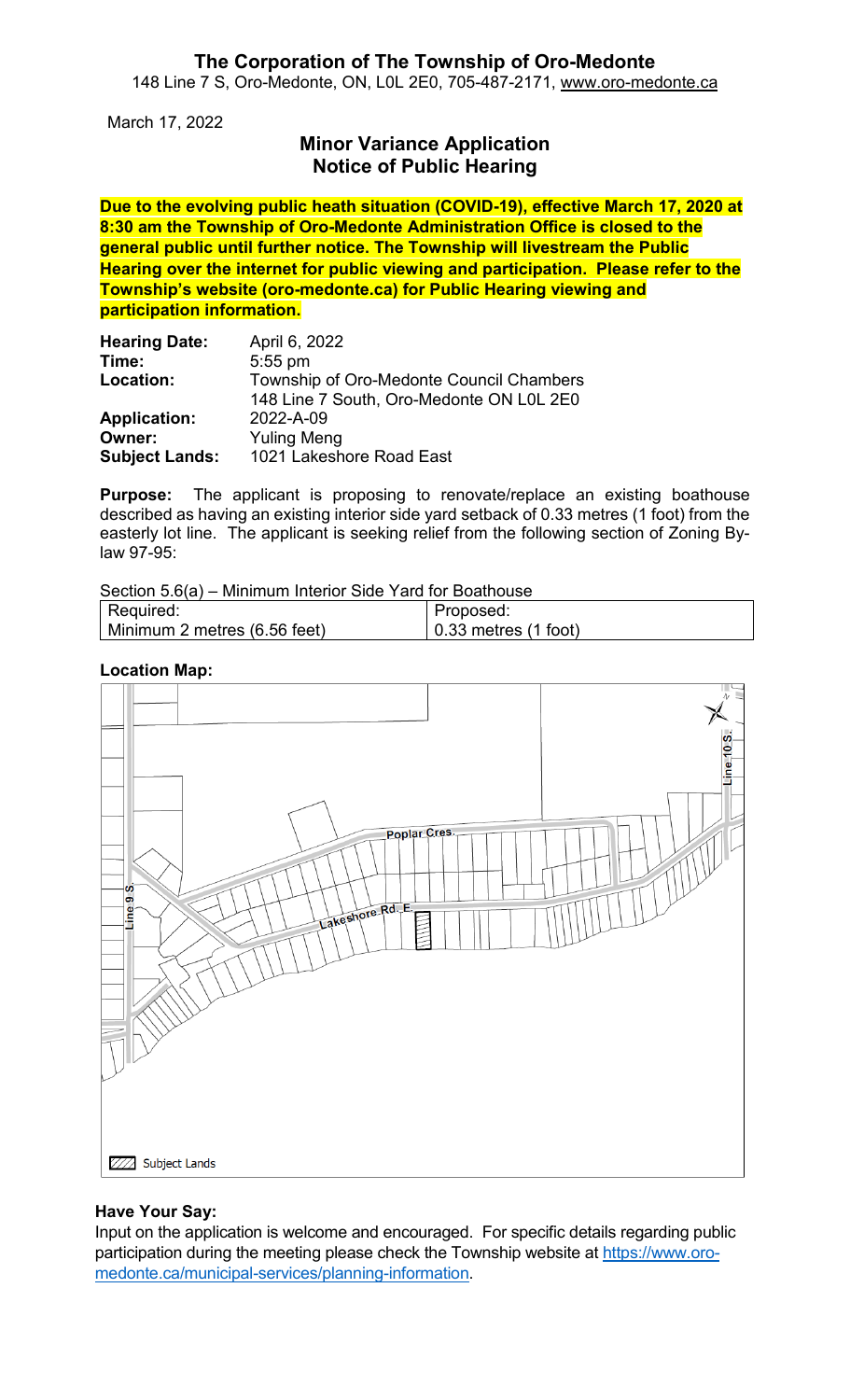Written submissions can be made by:

- 1. Emailed to **planning@oro-medonte.ca** prior to or during the Public Hearing;
- 2. Dropped in the drop box at the Township Administration Office on Line 7 South;
- 3. Faxed to (705) 487-0133; or,
- 4. Mailed through Canada Post.

If a person or public body does not make oral submissions at the public hearing or make written submissions prior to the decision on this application, and subsequently submits an appeal of the decision, the Ontario Land Tribunal (OLT) may dismiss the appeal. If you wish to be notified of the decision of the Township of Oro-Medonte in respect to the application, you must make a written request.

Individuals who submit letters and other information to Council and its advisory bodies should be aware that all information, including contact information, contained within their communications may become part of the public record and may be made available through the agenda process, which includes publication on the Township's website.

Written submissions/requests should be directed to:

Township of Oro-Medonte 148 Line 7 South Oro-Medonte, Ontario L0L 2E0 Attn: Secretary Treasurer, Development Services [planning@oro-medonte.ca](mailto:planning@oro-medonte.ca)

## **More Information:**

For further information, please contact the Secretary-Treasurer during regular office hours Monday to Friday 8:30 a.m. to 4:30 p.m. A copy of the Staff Report will be available to the public on April 1, 2022 on the Township's Web Site: [www.oro-medonte.ca](http://www.oro-medonte.ca/) or from the Development Services Department.

Andy Karaiskakis Secretary-Treasurer

### **Applicant's Site Plan (detail):**

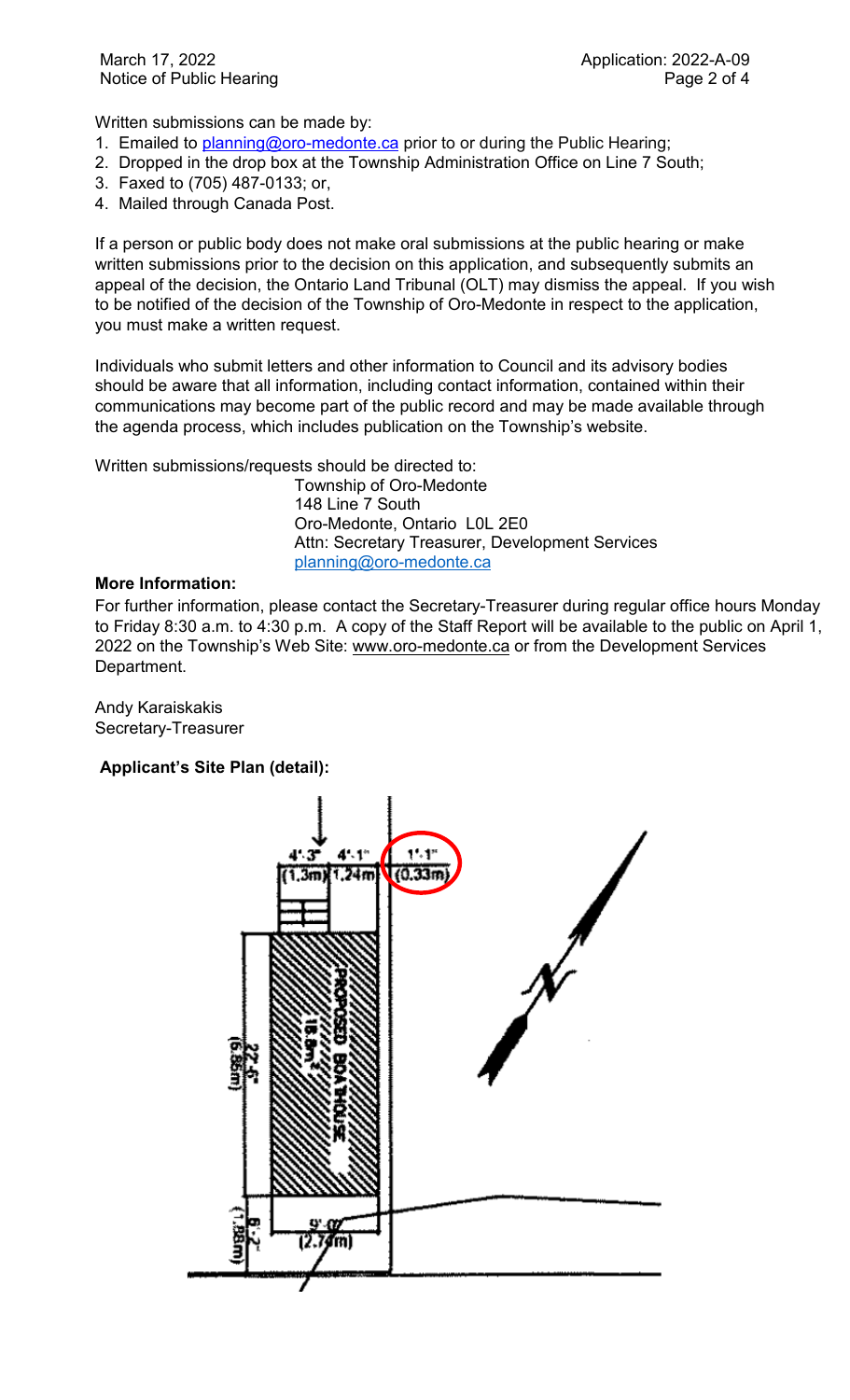#### March 17, 2022 Notice of Public Hearing

## **Applicant 's Site Plan :**